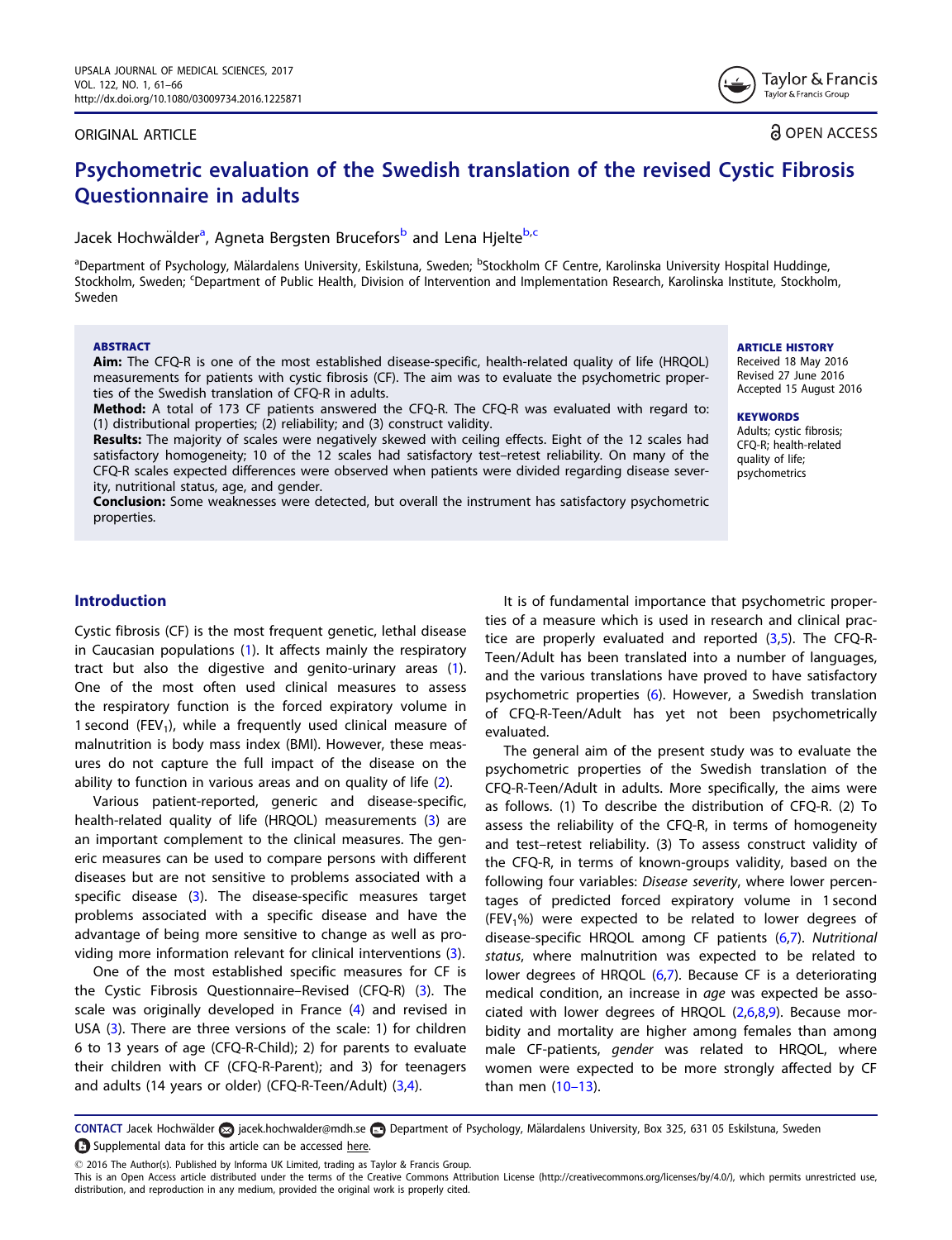## <span id="page-1-0"></span>Method

## Procedure and participants

The participants were recruited from two CF centres in Sweden. During the monthly visit to their CF centre they completed the CFQ-R questionnaire, and their BMI and FEV<sub>1</sub>% were obtained. Of the 183 patients that were asked to participate in this study, 173 patients, 84 women and 89 men ( $M_{Age} = 30.80$  years,  $SD_{Age} = 11.98$  years,  $Min_{Age} - Max_{Aqe} = 18-72$  years;  $M_{BMI} = 22.25$ ,  $SD_{BMI} = 3.42$ ,  $Min_{BMI}-Max_{BMI} = 16.91-35; M_{FEV1%} = 75.02, SD_{FEV1%} = 26.56,$  $Min_{FEV1\%} - Max_{FEV1\%} = 22 - 130$ ) agreed to participate. To evaluate test–retest reliability of CFQ-R, 30 patients were asked to answer the CFQ-R on a second occasion, of which 26 patients, 15 women and 11 men  $(M_{Age} = 33.92 \text{ years},$ <br> $SD_{Age} = 12.92 \text{ years},$   $Min_{Age} - Max_{Age} = 19 - 72 \text{ years};$  $Min_{Age} - Max_{Age} = 19-72$  $M_{BMI} = 22.69$ ,  $SD_{BMI} = 3.07$ ,  $Min_{BMI} - Max_{BMI} = 18.80 - 30.80$ ;<br>  $M_{FEV1\%} = 71.08$ ,  $SD_{FEV1\%} = 24.79$ ,  $Min_{FEV1\%} - Max_{FEV1\%} =$  $SD_{FEV1\%} = 24.79$ , Min<sub>FEV1%</sub>-Max<sub>FEV1%</sub> = 25–111) agreed and participated once again after approximately 14 days. The study was approved by the research ethics committee of the Karolinska Institute of Stockholm.

## Measures

Clinical variables. The percentage of predicted forced expiratory volume in 1 second (FEV<sub>1</sub>%) and the body mass index  $(BMI = kg/m<sup>2</sup>)$  were noted.

Demographical variables. Gender and age were noted.

CFQ-R-Teen/Adult. The English version of CFQ-R-Teen/Adult ([3,4](#page-5-0)) was translated independently by two researchers into Swedish. The two translations were compared, and some minor incongruities were resolved in order to agree on one single translation. This single translation was then backtranslated to English by an authorized translator. The backtranslated version was compared to the original English version of CFQ-R and was found to be almost identical (see Supplemental material available online).

The CFQ-R-Teen/Adult consists of 49 items measuring the following 12 domains: physical functioning (8 items); vitality (4 items); emotional functioning (5 items); eating disturbances (3 items); treatment burden (3 items); health perceptions (3 items); social functioning (6 items); body image (3 items); role limitations (4 items); weight (1 item); respiratory symptoms (6 items); and digestive symptoms (3 items). Each of the 49 questions are to be answered with reference to a time frame of the preceding two weeks. Answers are to be given on a 4-point Likert self-rating scale that includes frequency (always, often, sometimes, never), intensity (a great deal, somewhat, a little, not at all), and true–false (very true, somewhat true, somewhat false, very false). For each domain the answers are standardized to range from 0 to 100, where higher values indicate better HRQOL.

## Statistical analyses

All analyses were carried out using the SPSS program [\(14,15\)](#page-5-0).

1. Distributional properties in form of arithmetic means, standard deviations, medians, quartiles, skewness

(a measure of asymmetry of a distribution), and kurtosis (a measure of the extent to which observations cluster around the central point) were calculated for each subscale. A skewness value that is more than twice its standard error may be taken to indicate an asymmetric distribution, and a kurtosis value that is more than twice its standard error may be taken to indicate that, in comparison to the normal distribution, the distribution of scores is either more or less clustered around its central point [\(14,15\)](#page-5-0). The floor effect was defined as a value  $\leq$ 5 points on a scale, and the ceiling effect was defined as  $\geq$ 95 points on a scale [\(3](#page-5-0)). For each scale, the percentage of respondents having a floor and a ceiling effect was reported.

- 2. Reliability was assessed in terms of homogeneity and test–retest reliability.
	- a. Homogeneity was calculated in terms of Cronbach's alpha coefficient. Cronbach's alpha coefficients  $>$ 0.70 are usually considered as indicating satisfactory reliability [\(16\)](#page-5-0).
	- b. Test–retest reliability was calculated using intra-class correlation coefficients (ICC), mixed model, absolute type, average measures  $(14,15)$  $(14,15)$  $(14,15)$ . For a test-retest period of approximately two weeks ICC  $\geq$ 0.80 can be considered as satisfactory [\(17](#page-5-0)).
- 3. Construct validity was evaluated in terms of knowngroups validity based on disease severity, BMI, age, and gender. On the basis of  $FEV<sub>1</sub>%$ , patients were divided according to the international categorization into three severity groups ([9\)](#page-5-0): mildly impaired (FEV<sub>1</sub>  $>$ 71%), moderately impaired (FEV<sub>1</sub>  $=$  41%–70%), and severely impaired (FEV<sub>1</sub>  $\leq$ 40%). On the basis of BMI, patients were categorized into two groups  $(8)$  $(8)$ : nourished (BMI  $>$ 19) and malnourished (BMI  $<$ 19). Based on age, patients were categorized into two groups  $(8)$  $(8)$ ; young adults  $(18-25)$ years), and adults ( $\geq$ 26 years). Based on gender, patients were categorized into men and women. Comparisons between sub-groups with regard to the 12 CFQ-R subscales were done using one-way MANOVAs for independent samples, followed up with ANOVAs for independent samples, and where more than two groups were compared the  $F$  test was followed up by Tamhane's T2 post hoc tests. Effect sizes were calculated in terms of  $\eta^2$ , where  $\eta^2 = 0.01$  (-0.059) represents a<br>small effect  $\eta^2 = 0.06$  (-0.139) a moderate effect and small effect,  $\eta^2 = 0.06$  (-0.139) a moderate effect, and  $\eta^2$  = 0.14 (or higher) represents a high effect ([19](#page-5-0)), and in terms of Cohen's d, where  $d = 0.20$  (-0.49) represents a small effect,  $d = 0.50$  (-0.79) a moderate effect, and  $d = 0.80$  (or higher) represents a high effect ([18\)](#page-5-0).

#### **Results**

## Descriptive statistics

The descriptive statistics for the CFQ-R are presented in [Table 1](#page-2-0). All scales—except one (treatment burden)—are significantly and negatively skewed. Three scales (physical functioning, eating disturbances, and body image) are leptokurtic (relative to the normal distribution, cluster more around the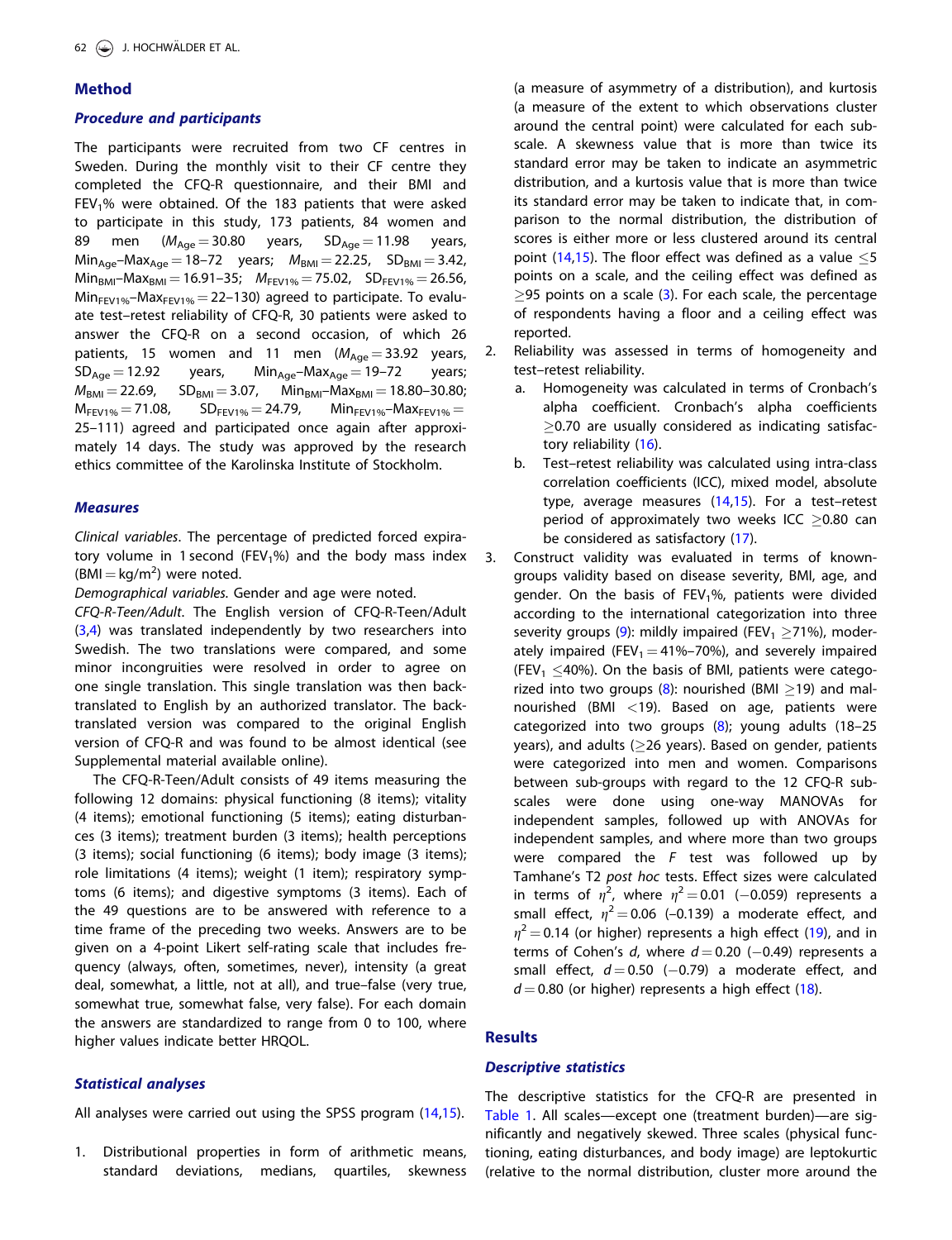<span id="page-2-0"></span>Table 1. Descriptive statistics for the 12 CFQ-R scales.

| <b>Scales</b>                             | М     | <b>SD</b> | Median | 1st Ouartile | 3rd Ouartile | <b>Skewness</b> | Kurtosis | Floor effects: %<br>with score $<$ 5 | Ceiling effects: %<br>with score $>95$ |
|-------------------------------------------|-------|-----------|--------|--------------|--------------|-----------------|----------|--------------------------------------|----------------------------------------|
| Physical functioning                      | 82.27 | 22.92     | 91.67  | 75.00        | 100.00       | $-1.56*$        | $1.75*$  | 0.60                                 | 46.20                                  |
| Vitality                                  | 59.92 | 20.40     | 66.67  | 41.67        | 75.00        | $-0.40*$        | $-0.27$  | 0.60                                 | 1.70                                   |
| Emotional functioning                     | 77.19 | 19.02     | 80.00  | 66.67        | 93.33        | $-0.87*$        | 0.18     | $\mathbf{0}$                         | 15.00                                  |
| Eating disturbances                       | 89.53 | 16.63     | 100.00 | 88.89        | 100.00       | $-2.17*$        | $5.90*$  | 0                                    | 57.80                                  |
| Treatment burden                          | 62.30 | 20.21     | 66.67  | 55.55        | 77.78        | $-0.09$         | $-0.11$  | 0                                    | 8.10                                   |
| Health perceptions                        | 63.20 | 23.46     | 66.67  | 44.44        | 77.78        | $-0.53*$        | $-0.16$  | 2.30                                 | 7.50                                   |
| Social functioning                        | 76.52 | 15.54     | 77.78  | 66.67        | 88.88        | $-0.83*$        | 0.52     | 0                                    | 5.20                                   |
| Body image                                | 77.65 | 23.60     | 88.88  | 66.67        | 100.00       | $-1.31*$        | $1.38*$  | 1.70                                 | 27.70                                  |
| Role limitations                          | 83.67 | 19.88     | 91.67  | 75.00        | 100.00       | $-1.57*$        | $2.21*$  | 0                                    | 35.30                                  |
| Weight problems                           | 72.64 | 36.43     | 100.00 | 33.33        | 100.00       | $-0.96*$        | $-0.57*$ | 12.70                                | 57.20                                  |
| Respiratory symptoms                      | 70.42 | 20.21     | 72.22  | 55.55        | 88.88        | $-0.54*$        | $-0.44$  | $\mathbf{0}$                         | 6.90                                   |
| Digestive symptoms                        | 78.29 | 17.52     | 77.77  | 66.67        | 88.88        | $-0.84*$        | 0.60     | 0                                    | 20.20                                  |
| $\sim$ $\sim$ $\sim$ $\sim$ $\sim$ $\sim$ |       |           |        |              |              |                 |          |                                      |                                        |

 $*P < .05$ .

Table 2. Reliabilities for the 12 CFQ-R scales.

| <b>Scales</b>                | Cronbach alpha<br>coefficient | Intra-class correlation<br>coefficients (95% CI) |
|------------------------------|-------------------------------|--------------------------------------------------|
| Physical functioning         | 0.93                          | $0.96***$ (0.91, 0.98)                           |
| Vitality                     | 0.72                          | $0.84***$ (0.66, 0.93)                           |
| <b>Emotional functioning</b> | 0.75                          | $0.89***$ (0.76, 0.95)                           |
| Eating disturbances          | 0.82                          | $0.80***$ (0.56, 0.91)                           |
| Treatment burden             | 0.56                          | $0.71***$ (0.36, 0.87)                           |
| Health perceptions           | 0.75                          | $0.92***$ (0.82, 0.96)                           |
| Social functioning           | 0.53                          | $0.91***$ (0.80, 0.96)                           |
| Body image                   | 0.62                          | $0.86***$ (0.68, 0.94)                           |
| Role limitations             | 0.79                          | $0.89***$ (0.75, 0.95)                           |
| Weight problems              | n.a.                          | $0.88***$ (0.74, 0.95)                           |
| Respiratory symptoms         | 0.85                          | $0.74***$ (0.42, 0.88)                           |
| Digestive symptoms           | 0.63                          | $0.88***$ (0.74, 0.95)                           |

n.a. = not applicable (single-item scale).<br>\*\*\* $P < .001$ .

centre of the distribution and have thinner tails), and one (weight problems) is platycurtic (relative to the normal distribution, cluster less around the centre of the distribution and have thicker tails). For 5 of the 12 scales, rather small numbers of subjects had floor effects (0.60%–12.70%). There were ceiling effects (1.70%–57.80%) for all of the 12 scales.

#### **Reliability**

Reliabilities are presented in Table 2. Four (treatment burden, social functioning, body image, and digestive symptoms) scales had Cronbach alpha coefficients below 0.70. Two (treatment burden and respiratory symptoms) scales had ICC below 0.80.

#### **Validity**

Comparison between the three severity groups. As shown in [Table 3,](#page-3-0) for 10 of the 12 scales, the mildly impaired had higher values (better HRQOL) than the moderately impaired, and the moderately impaired had higher values than the severely impaired. A one-way MANOVA indicated significant differences between the three severity groups with regard to the values on the 12 scales: Pillai's trace = 0.51,  $F_{24, 320} = 4.55$ ,  $P < .0001$ . Eight of the 12 one-way ANOVAs indicated significant differences between the three groups. For seven of these eight significant differences, Tamhane's T2 post hoc test showed that the clearest differences—in the expected

direction—were between the mildly and severely impaired. For all eight differences,  $\eta^2$  and Cohen's d indicated either a medium or a strong effect.

Comparison between nourished and malnourished. As shown in [Table 4](#page-4-0), for 9 of the 12 scales, the nourished had higher values than the malnourished. A one-way MANOVA indicated significant differences: Pillai's trace  $= 0.25$ ,  $F_{12, 160} = 4.44$ ,  $P < .0001$ . Four of the 12 one-way ANOVAs indicated significant differences between the two groups. The differences were observed on four scales relating to the body (physical functioning, eating disturbances, body image, and weight problems) and were in the expected direction. For three (eating disturbances, body image, and weight problems) of the four differences,  $\eta^2$  and Cohen's d indicated either a medium or a strong effect.

Comparison between young adults and adults. As shown in [Table 5,](#page-4-0) for 10 of the 12 scales, the young adults had higher values than the adults. A one-way MANOVA indicated significant differences: Pillai's trace = 0.17,  $F_{12, 160} = 2.80$ ,  $P < .002$ . Four of the 12 one-way ANOVAs indicated significant differences between the two groups. The differences were observed with regard to physical functioning, social functioning, body image, and respiratory symptoms, and on these four scales young adults had higher values compared to adults. For two (physical functioning and social functioning) of the four differences,  $\eta^2$  and Cohen's d indicated a medium effect.

Comparison between men and women. As shown in [Table 6](#page-4-0), for 8 of the 12 scales, men had higher values than women. A one-way MANOVA indicated significant differences: Pillai's trace = 0.14,  $F_{12, 160} = 2.18$ ,  $P < .015$ . Two of the 12 one-way ANOVAs indicated significant differences between the two groups. The differences were observed with regard to body image and weight problems, and on these four scales women had higher values than men. For one (weight problems) of the two differences,  $\eta^2$  and Cohen's d indicated a medium effect.

#### **Discussion**

The first aim was to describe the 12 CFQ-R scales with regard to various distributional properties. The obtained means (and standard deviations) can be used in future assessments of specific Swedish CF patients to make their scores on the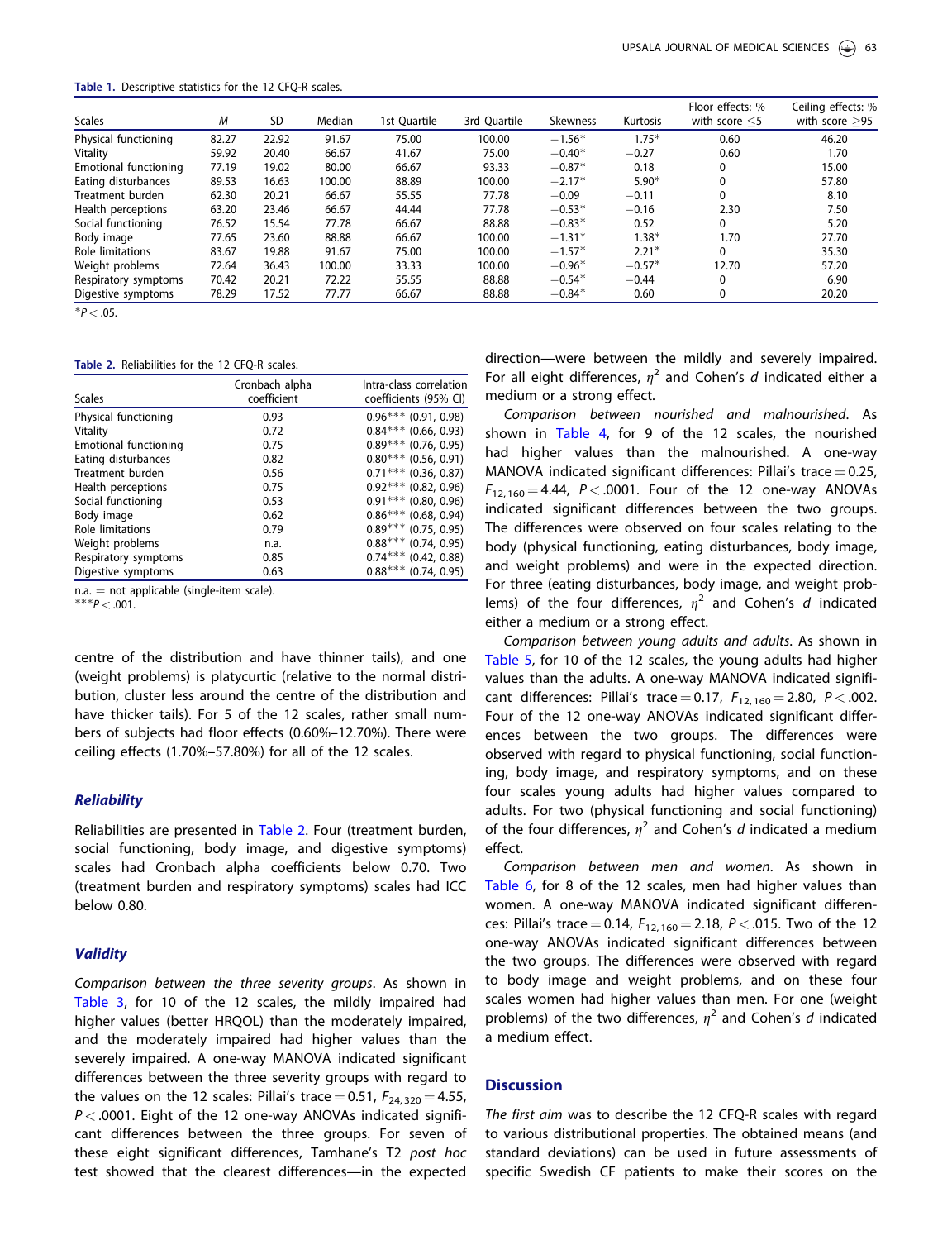<span id="page-3-0"></span>

| Table 3. Comparisons between the three severity groups for the 12 CFQ-R scales. <sup>4</sup>                                                               |                |                                |                                   |       |                                 |   |                                                                                                                                                                                                                                                                                                                 |                       |                                                                                                       |                                                                                                                              |                                                                                                                                                                                                                                  |
|------------------------------------------------------------------------------------------------------------------------------------------------------------|----------------|--------------------------------|-----------------------------------|-------|---------------------------------|---|-----------------------------------------------------------------------------------------------------------------------------------------------------------------------------------------------------------------------------------------------------------------------------------------------------------------|-----------------------|-------------------------------------------------------------------------------------------------------|------------------------------------------------------------------------------------------------------------------------------|----------------------------------------------------------------------------------------------------------------------------------------------------------------------------------------------------------------------------------|
|                                                                                                                                                            |                | Mildly impaired<br>$(n = 101)$ | impaired $(n = 53)$<br>Moderately |       | Severely impaired<br>$(n = 19)$ |   |                                                                                                                                                                                                                                                                                                                 |                       |                                                                                                       | Cohen's d (Tamhane's T2 post hoc test)                                                                                       |                                                                                                                                                                                                                                  |
| Scales                                                                                                                                                     | Z              | SD                             | z                                 | S     |                                 | S | $F_{2,170}$                                                                                                                                                                                                                                                                                                     | $n^{2a}$              | Moderately impaired<br>Mildly versus                                                                  | Severely impaired<br>Mildly versus                                                                                           | Moderately versus<br>Severely impaired                                                                                                                                                                                           |
| Physical functioning                                                                                                                                       | 91.13          |                                | 75.16                             | 26.26 |                                 |   |                                                                                                                                                                                                                                                                                                                 | <b>ZZ</b>             | $0.78***$                                                                                             | $1.65***$                                                                                                                    |                                                                                                                                                                                                                                  |
| Vitality                                                                                                                                                   | 62.13          | 0.61                           | 58.49                             | 21.89 |                                 |   | $\begin{array}{l} 1.96^{**} \\ 2.71 \\ 7.87 \\ 8.99 \\ 9.99 \\ 1.00 \\ 1.00 \\ 1.00 \\ 1.00 \\ 1.00 \\ 1.00 \\ 1.00 \\ 1.00 \\ 1.00 \\ 1.00 \\ 1.00 \\ 1.00 \\ 1.00 \\ 1.00 \\ 1.00 \\ 1.00 \\ 1.00 \\ 1.00 \\ 1.00 \\ 1.00 \\ 1.00 \\ 1.00 \\ 1.00 \\ 1.00 \\ 1.00 \\ 1.00 \\ 1.00 \\ 1.00 \\ 1.00 \\ 1.00 \\$ | 02                    |                                                                                                       |                                                                                                                              | $\begin{array}{l} 0.74^* \\ 0.31 \ (n.s.) \\ 0.26 \ (n.s.) \\ 0.26 \ (n.s.) \\ 0.43 \ (n.s.) \\ 0.51 \ (n.s.) \\ 0.51 \ (n.s.) \\ 0.52 \ (n.s.) \\ 0.68 \ (n.s.) \\ 0.55 \ (n.s.) \\ 0.50 \ (n.s.) \\ 0.08 \ (n.s.) \end{array}$ |
| Emotional functioning                                                                                                                                      | 78.22          | 17.98                          | 77.11                             | 20.78 |                                 |   |                                                                                                                                                                                                                                                                                                                 |                       | 0.17 (n.s.)<br>0.06 (n.s.)<br>0.31 (n.s.)<br>0.38 (n.s.)<br>0.30 (n.s.)<br>0.30 (n.s.)<br>0.30 (n.s.) | $0.52$ (n.s.)<br>$0.34$ (n.s.)<br>$0.11$ (n.s.)<br>$0.87**$<br>$0.67$ (n.s.)<br>$0.95**$<br>$0.95**$<br>$0.96**$<br>$0.96**$ |                                                                                                                                                                                                                                  |
| Eating disturbances                                                                                                                                        |                | 14.24                          | 85.95                             | 20.80 |                                 |   |                                                                                                                                                                                                                                                                                                                 |                       |                                                                                                       |                                                                                                                              |                                                                                                                                                                                                                                  |
| Treatment burden                                                                                                                                           | 91.53<br>66.34 | 19.34                          | 58.91                             | 19.92 |                                 |   |                                                                                                                                                                                                                                                                                                                 |                       |                                                                                                       |                                                                                                                              |                                                                                                                                                                                                                                  |
| Health perceptions                                                                                                                                         | 69.53          | 20.94                          |                                   | 22.84 |                                 |   |                                                                                                                                                                                                                                                                                                                 |                       |                                                                                                       |                                                                                                                              |                                                                                                                                                                                                                                  |
| Social functioning                                                                                                                                         | 79.81          | 13.05                          | 56.39<br>72.64                    | 17.15 |                                 |   |                                                                                                                                                                                                                                                                                                                 |                       |                                                                                                       |                                                                                                                              |                                                                                                                                                                                                                                  |
| Body image                                                                                                                                                 | 82.40          | 20.38                          | 75.89                             | 22.41 |                                 |   |                                                                                                                                                                                                                                                                                                                 |                       |                                                                                                       |                                                                                                                              |                                                                                                                                                                                                                                  |
| Role limitations                                                                                                                                           | 87.13          | 17.02                          | 82.39                             | 19.24 |                                 |   |                                                                                                                                                                                                                                                                                                                 |                       |                                                                                                       |                                                                                                                              |                                                                                                                                                                                                                                  |
| Weight problems                                                                                                                                            | 81.18          | 31.42                          | 66.04                             | 37.83 |                                 |   |                                                                                                                                                                                                                                                                                                                 |                       |                                                                                                       |                                                                                                                              |                                                                                                                                                                                                                                  |
| Respiratory symptoms                                                                                                                                       | 77.06          | 17.44                          | 61.53                             | 20.41 |                                 |   |                                                                                                                                                                                                                                                                                                                 | 535555855<br>50555555 |                                                                                                       |                                                                                                                              |                                                                                                                                                                                                                                  |
| Digestive symptoms                                                                                                                                         | 76.68          | 17.25                          |                                   | 17.72 |                                 |   |                                                                                                                                                                                                                                                                                                                 | ຼັງ                   | $0.23$ (n.s.)                                                                                         | $0.19$ (n.s.)                                                                                                                | $0.02$ (n.s.                                                                                                                                                                                                                     |
| <sup>a</sup> Small effect size in ordinary type; medium in italics; large in bold.<br>$n.s. = not significant (P > .05); *P < .05; **P < .01; **P < .001.$ |                |                                |                                   |       |                                 |   |                                                                                                                                                                                                                                                                                                                 |                       |                                                                                                       |                                                                                                                              |                                                                                                                                                                                                                                  |
|                                                                                                                                                            |                |                                |                                   |       |                                 |   |                                                                                                                                                                                                                                                                                                                 |                       |                                                                                                       |                                                                                                                              |                                                                                                                                                                                                                                  |

Table 3. Comparisons between the three severity groups for the 12 CFQ-R scales.<sup>2</sup>

12 CFQ-R scales more meaningful. For example, a patient's values on the 12 scales may be compared to the means on each scale to locate the domain(s) in which the patient has distinctively low values [\(3\)](#page-5-0). Similar to some previous findings  $(3,8)$  $(3,8)$ , the majority of scales were negatively skewed with ceiling effects ranging from 1.70% (vitality) to 57.80% (eating disturbances). This finding can be interpreted to mean that a large proportion of the patients perceived themselves to possess rather good HRQOL in the 12 domains. Four scales were found to be leptokurtic, and one was found to be platycurtic.

The second aim was to assess reliability. Eight of the 12 scales had satisfactory homogeneity. Similar to some previous findings ([3,8,19](#page-5-0)), four scales (treatment burden, social functioning, body image, and digestive symptoms) had somewhat low homogeneity (Cronbach alpha coefficient <0.70). Ten of the 12 scales had satisfactory test–retest reliability. Similar to some previous findings  $(4,6)$  $(4,6)$  $(4,6)$ , two scales (treatment burden and respiratory symptoms) had somewhat low test–retest reliabilities (ICC <0.80).

The third aim was to assess construct validity. For the three severity groups, it was found that on 10 of the 12 scales the mildly impaired had better HRQOL than the moderately impaired and that the moderately impaired had in turn better HRQOL than the severely impaired. For 8 of the 12 scales the results were statistically significant in the expected direction. The non-significant differences were found for vitality, emotional functioning, eating disturbance, and digestive symptoms. Two studies  $(6,8)$  $(6,8)$  $(6,8)$  have shown significant differences in the expected directions for all scales except for digestive symptoms, and some studies  $(2,3,19)$  $(2,3,19)$  $(2,3,19)$  have shown significant differences on only some of the scales. For the two BMI groups, the nourished had higher values than the malnourished on 9 of the 12 scales, and for 4 of the 12 scales the results were statistically significant in the expected direction. The nourished had better HRQOL values on physical functioning, eating disturbances, body image, and weight problems, which partially overlaps with results obtained in some previous studies ([2,6,8](#page-5-0)). All four domains are related to the physical aspect of body. For the two age groups, the young adults had higher values than the adults on 10 of the 12 scales, and for 4 of the 12 scales the results were statistically significant in the expected direction. As found in some previous studies [\(2,6](#page-5-0)), young adults had better HRQOL values on physical functioning and respiratory symptoms, which is expected because CF progresses with age. In addition, it was found that young adults also had higher values on social functioning and body image than adults. Finally, for gender, men had higher values than women on 8 of the 12 scales, but on 2 of the 12 scales results were statistically significant, although in the opposite direction to what was expected. As found in some previous studies  $(2,3,8)$  $(2,3,8)$  $(2,3,8)$ , women had better HRQOL values on body image and weight problems than men. This may be explained with reference to our body-fixated society regarding thinness and low body-weight as more desirable for women than for men, even though this might have negative consequences for their health ([2,3,6](#page-5-0)).

Once a measurement instrument has demonstrated reliability and validity, then it is of importance to assess if the observed changes on the instrument are clinically relevant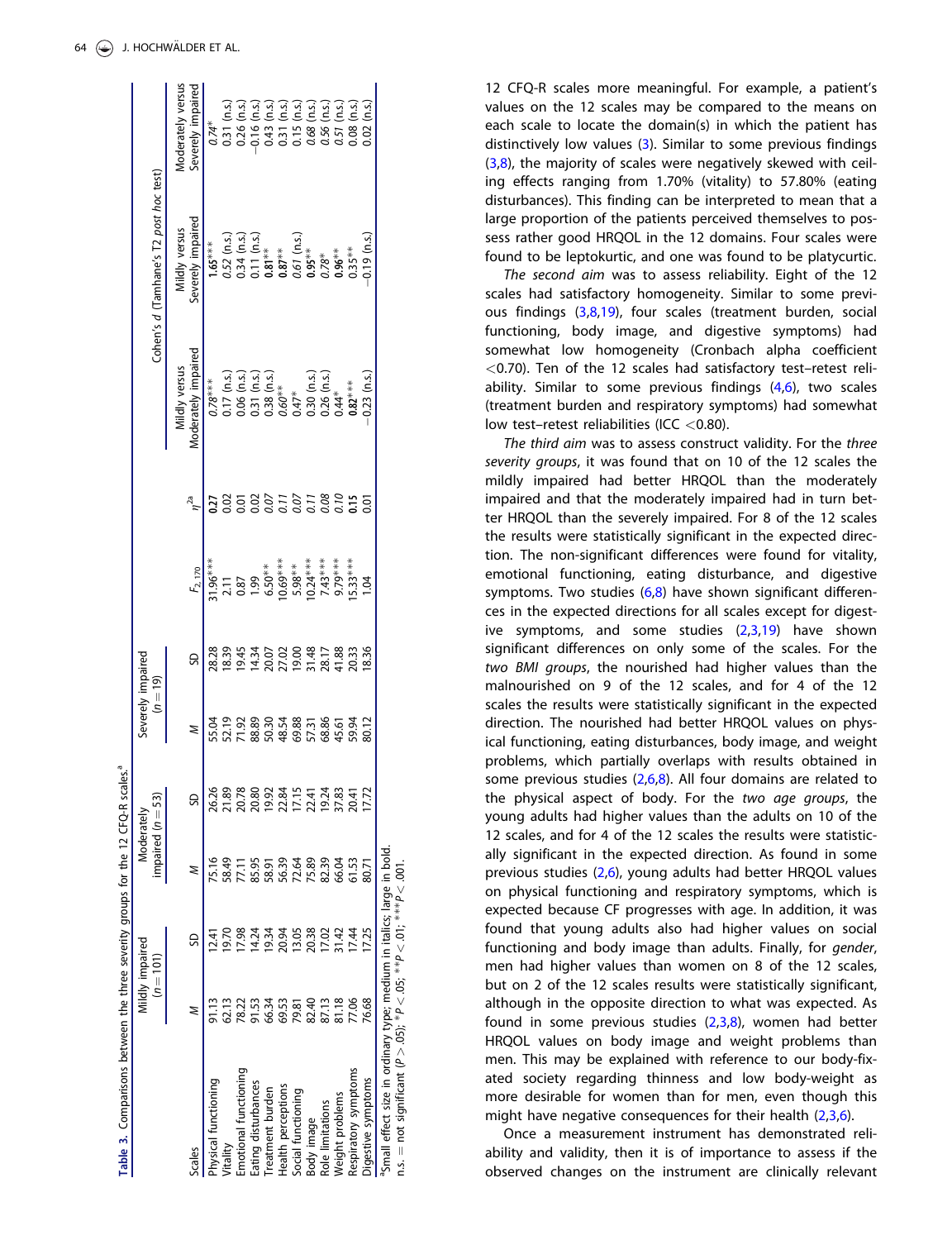<span id="page-4-0"></span>Table 4. Comparisons between nourished and malnourished for the 12 CFQ-R scales.<sup>a</sup>

|                       | Nourished ( $n = 152$ ) |           |       | Malnourished $(n=21)$ |              |                |           |
|-----------------------|-------------------------|-----------|-------|-----------------------|--------------|----------------|-----------|
| <b>Scales</b>         | M                       | <b>SD</b> | M     | SD                    | $F_{1, 171}$ | n <sup>2</sup> | Cohen's d |
| Physical functioning  | 83.66                   | 22.50     | 72.22 | 23.95                 | $4.69*$      | 0.03           | 0.49      |
| Vitality              | 60.31                   | 20.29     | 57.14 | 21.45                 | 0.44         | 0.00           | 0.15      |
| Emotional functioning | 77.15                   | 18.71     | 77.46 | 21.65                 | 0.00         | 0.00           | $-0.02$   |
| Eating disturbances   | 91.08                   | 12.98     | 78.31 | 30.93                 | $11.55***$   | 0.06           | 0.54      |
| Treatment burden      | 62.35                   | 19.94     | 61.90 | 22.65                 | 0.01         | 0.00           | 0.02      |
| Health perceptions    | 63.45                   | 23.22     | 61.38 | 25.73                 | 0.14         | 0.00           | 0.08      |
| Social functioning    | 77.08                   | 14.86     | 72.49 | 19.76                 | 1.62         | 0.01           | 0.26      |
| Body image            | 80.99                   | 20.28     | 53.44 | 31.35                 | 29.29 ***    | 0.15           | 1.04      |
| Role limitations      | 83.66                   | 20.02     | 83.73 | 19.27                 | 0.00         | 0.00           | $-0.00$   |
| Weight problems       | 77.63                   | 32.73     | 36.51 | 42.04                 | $27.08***$   | 0.14           | 1.09      |
| Respiratory symptoms  | 71.05                   | 20.30     | 65.87 | 19.35                 | 1.21         | 0.01           | 0.26      |
| Digestive symptoms    | 78.22                   | 17.53     | 78.84 | 17.88                 | 0.02         | 0.00           | $-0.04$   |

<sup>a</sup>Small effect size in ordinary type; medium in italics; large in bold.

\* $P < .05$ ; \*\*\* $P < .001$ .

|  | Table 5. Comparisons between young adults and adults for the 12 CFQ-R scales. <sup>a</sup> |  |  |  |  |  |  |  |  |  |  |
|--|--------------------------------------------------------------------------------------------|--|--|--|--|--|--|--|--|--|--|
|--|--------------------------------------------------------------------------------------------|--|--|--|--|--|--|--|--|--|--|

|                              | Young adults $(n=81)$ |           |       | Adults ( $n = 92$ ) |             |       |           |
|------------------------------|-----------------------|-----------|-------|---------------------|-------------|-------|-----------|
| <b>Scales</b>                | M                     | <b>SD</b> | M     | <b>SD</b>           | $F_{1,171}$ | $n^2$ | Cohen's d |
| Physical functioning         | 88.42                 | 16.12     | 76.86 | 26.48               | $11.65***$  | 0.06  | 0.53      |
| Vitality                     | 61.93                 | 18.86     | 58.15 | 21.61               | 1.48        | 0.01  | 0.19      |
| <b>Emotional functioning</b> | 77.61                 | 17.01     | 76.81 | 20.72               | 0.08        | 0.00  | 0.04      |
| Eating disturbances          | 89.16                 | 19.48     | 89.86 | 13.75               | 0.07        | 0.00  | $-0.04$   |
| Treatment burden             | 61.59                 | 18.09     | 62.92 | 21.99               | 0.19        | 0.00  | $-0.07$   |
| Health perceptions           | 66.80                 | 22.67     | 60.02 | 23.82               | 3.65        | 0.02  | 0.29      |
| Social functioning           | 80.73                 | 14.94     | 72.83 | 15.20               | $11.83***$  | 0.06  | 0.52      |
| Body image                   | 81.62                 | 21.53     | 74.15 | 24.88               | $4.39*$     | 0.02  | 0.32      |
| Role limitations             | 85.29                 | 16.10     | 82.25 | 22.69               | 1.01        | 0.01  | 0.15      |
| Weight problems              | 75.72                 | 36.52     | 69.93 | 36.33               | 1.09        | 0.01  | 0.16      |
| Respiratory symptoms         | 74.00                 | 17.89     | 67.27 | 21.66               | $4.89*$     | 0.03  | 0.34      |
| Digestive symptoms           | 76.95                 | 19.31     | 79.47 | 15.79               | 0.89        | 0.00  | $-0.14$   |

<sup>a</sup>Small effect size in ordinary type; medium in italics; large in bold.

 $*P < .05;$   $***P < .001$ .

|  |  |  |  |  | Table 6. Comparisons between men and women for the 12 CFQ-R scales. <sup>a</sup> |
|--|--|--|--|--|----------------------------------------------------------------------------------|
|--|--|--|--|--|----------------------------------------------------------------------------------|

|                       |       | Men $(n=89)$ |       | Women $(n=84)$ |             |       |           |
|-----------------------|-------|--------------|-------|----------------|-------------|-------|-----------|
| <b>Scales</b>         | M     | <b>SD</b>    | M     | <b>SD</b>      | $F_{1,171}$ | $n^2$ | Cohen's d |
| Physical functioning  | 82.68 | 23.78        | 81.84 | 22.11          | 0.06        | 0.00  | 0.04      |
| Vitality              | 61.61 | 19.97        | 58.13 | 20.82          | 1.26        | 0.01  | 0.17      |
| Emotional functioning | 79.03 | 18.92        | 75.24 | 19.04          | 1.72        | 0.01  | 0.20      |
| Eating disturbances   | 89.89 | 14.47        | 89.15 | 18.73          | 0.08        | 0.00  | 0.04      |
| Treatment burden      | 64.54 | 20.09        | 59.92 | 20.19          | 2.28        | 0.01  | 0.23      |
| Health perceptions    | 63.29 | 24.24        | 63.09 | 22.76          | 0.00        | 0.00  | 0.01      |
| Social functioning    | 77.15 | 15.57        | 75.86 | 15.58          | 0.30        | 0.00  | 0.08      |
| Body image            | 72.66 | 26.86        | 82.94 | 18.29          | $8.56***$   | 0.05  | $-0.45$   |
| Role limitations      | 83.61 | 19.72        | 83.73 | 20.16          | 0.00        | 0.00  | $-0.01$   |
| Weight problems       | 63.67 | 38.48        | 82.14 | 31.66          | $11.81***$  | 0.06  | $-0.52$   |
| Respiratory symptoms  | 70.91 | 21.09        | 69.91 | 19.34          | 0.11        | 0.00  | 0.05      |
| Digestive symptoms    | 79.28 | 17.42        | 77.25 | 17.67          | 0.58        | 0.00  | 0.12      |

<sup>a</sup>Small effect size in ordinary type; medium in italics; large in bold.

\*\* $P < .01$ ; \*\*\* $P < .001$ .

or, in other words, the instrument's minimal clinically important difference (MCID). Usually the MCID for CFQ-R has not been assessed (e.g. [2,8,9,19](#page-5-0)) except in one study made on two populations of patients with CF and chronic pseudomonas aeruginosa airway infection ([20\)](#page-5-0). Thus, the next step for future research should be to assess the MCID for CFQ-R in the Swedish adult CF population.

To conclude, the present evaluation of the Swedish translation of the CFQ-R in adults found some weaknesses for some scales (as has also been found in translations to other languages), but overall it can be considered that the CFQ-R possesses satisfactory psychometric properties. This translation and evaluation of the CFQ-R will contribute by making it possible to: (1) obtain additional important information about the HRQOL status of individual patients that attend Swedish CF centres for check-ups and treatment; (2) conduct research on CF in Sweden; and (3) compare Swedish CF patients with CF patients in other countries.

#### Acknowledgements

Jacek Hochwälder was responsible for drafting the manuscript and the statistical analyses. Agneta Bergsten Brucefors and Lena Hjelte were responsible for study design, data collection, and critical revision of the manuscript.

We are grateful to Stephen Wicks for revising the English.